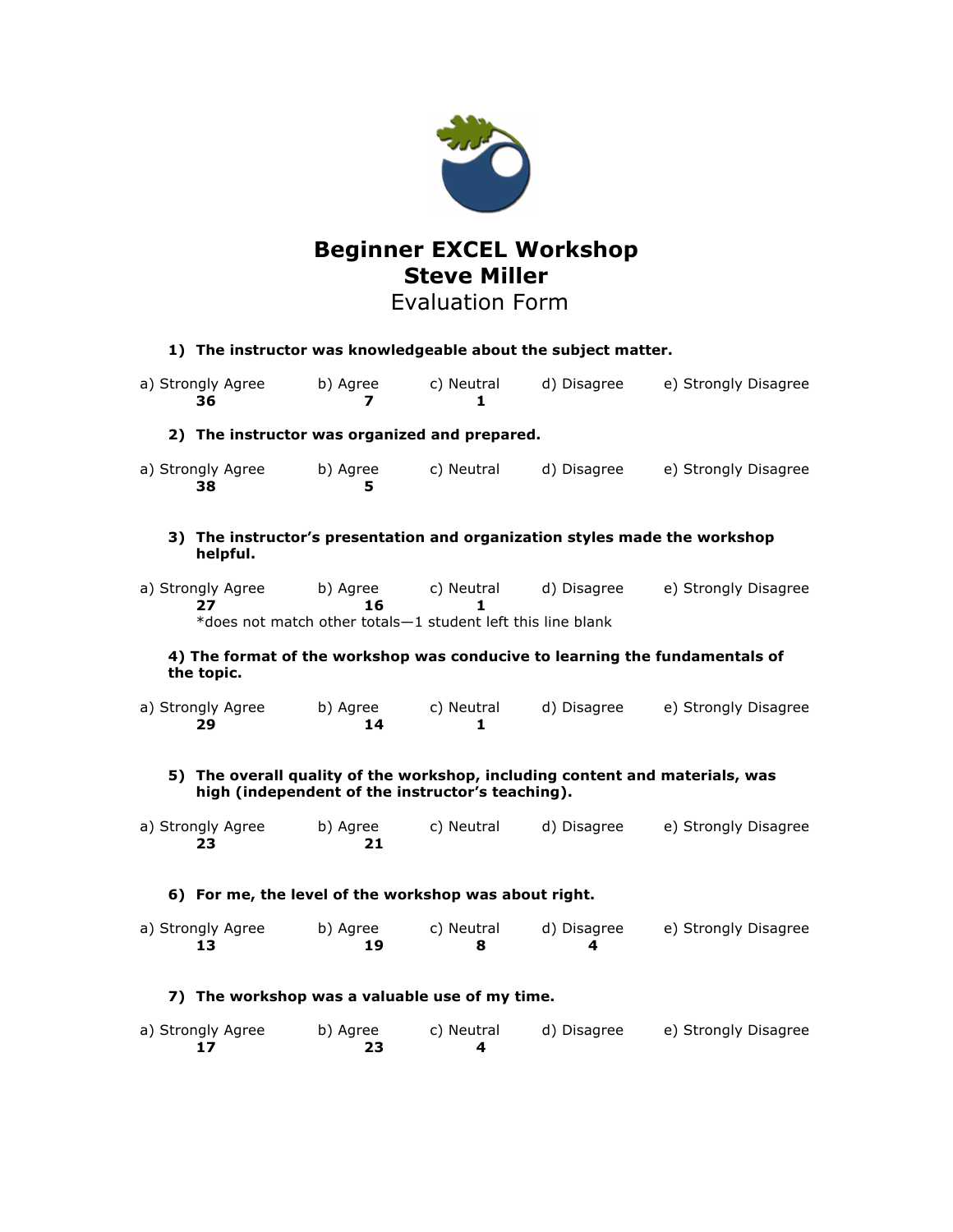### **8) Which aspects of the workshop were the most valuable?**

- Discussing & Demonstrating function and notations
- Learning shortcuts and nuances in basic Excel
- There was a good amount of exercises.
- Getting practice is always useful shortcuts were especially helpful
- There were a few nuanced tips that I had never seen before that were very helpful. Some functions like LN, and how to switch quickly between each worksheet and tab
- Timesaving tips; going through how to turn a question into an excel formula
- I really enjoyed the timesaving tips and tricks
- All
- Easy to follow; answered questions well
- Learning about the shortcuts
- Going in detail over basic navigation
- Learning functions and graphing
- The more "advanced" functions
- Being able to use our own computer/ multiple screens
- The examples and the reference page (especially the part (...?)
- Graphing, organization shortcuts
- Having zero excel experience, the entire workshop was useful.
- Practice w/ excel
- Learning mathematical excel functions; learning how to graph/ plot supply & demand
- Visibly seeing everything being done on the projection
- Review, "cheat sheet"
- The reference sheet
- The information was very valuable
- There were some new tricks I learned
- Learning shortcuts
- Graphs & switching axis on graphs
- Formatting, shortcuts, "IF" functions, \$
- Charts w/ supply & demand; if, then
- Remembering functions & graphing
- Good refresher
- Learning small "tricks" that I was unaware off (sic) to speed up programming
- If functions & graphing
- Keyboard shortcuts; quickest ways to do things
- Little helpful excel tricks -> flipping chart axis

#### **9) Which aspects were the least valuable?**

- $N/A$
- $\Omega$
- He didn't seem to fully understand some basic issues w/ excel
- As the intro level one, some info was review, but it was still valuable.
- Overall it was review, so not as helpful
- None
- $N/A$
- $N/A$
- Going over troubleshooting
- Everything was useful
- All were useful
- Not sure.
- ?
- Basic data input in chart form; axis labeling
- It was all valuable
- Most basic excel function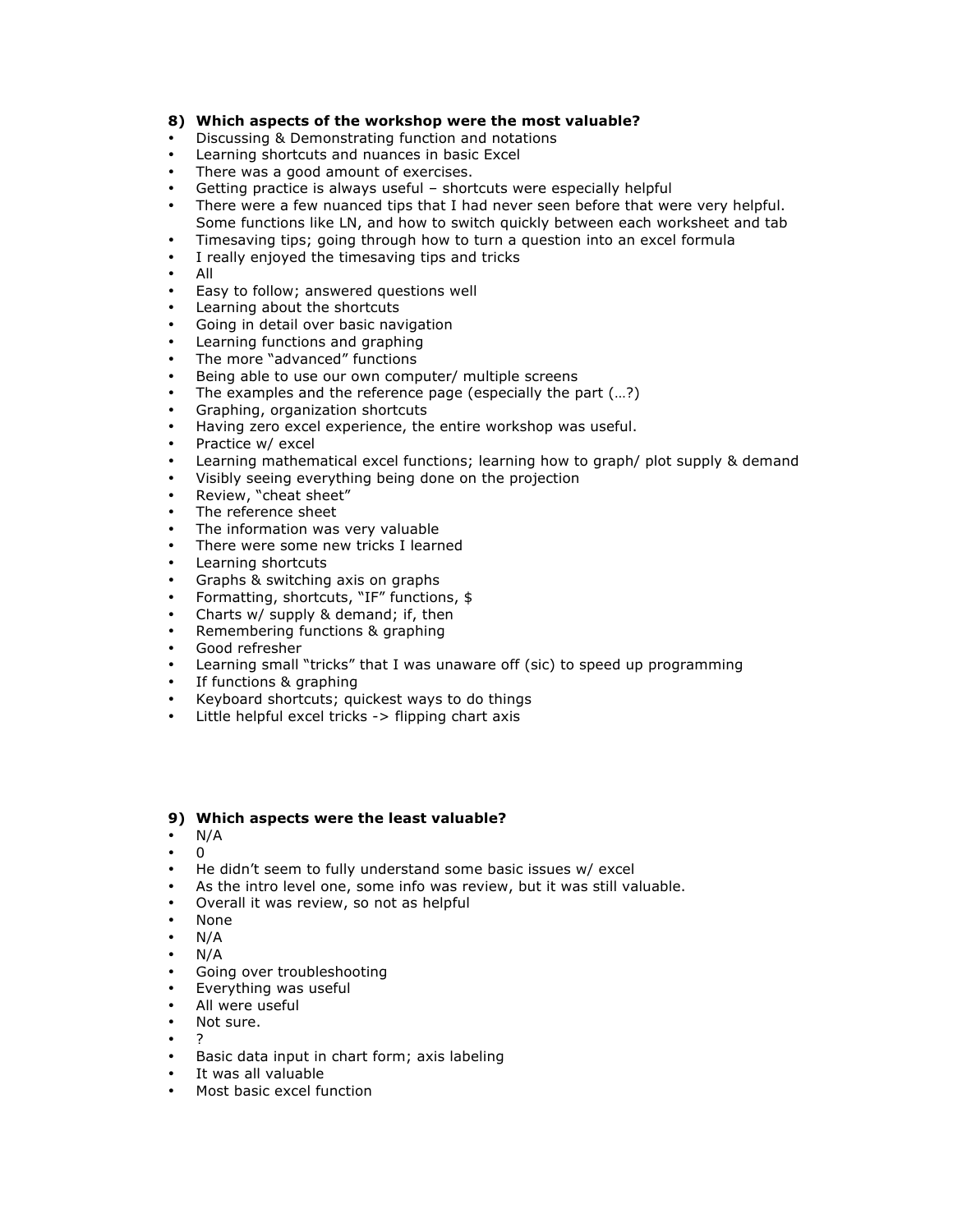- Moved too quickly at times, especially when I made an error (I'd want a chance to fix my error, but when I tried I fell really far behind).
- A lot was review
- Stuff I already knew, the basics
- Much I already knew, so excited to apply to next wkshop
- Basic intro (!st ½ of workshop)
- How to navigate excel
- The general navigation of excel
- Some examples were too rudimentary
- Sum/average
- Basic function review (although good refresher)
- A lot of review for me but still worth coming to learn new tricks!

#### **10) What suggestions do you have for improving the workshop?**

- Cover a greater variety of functions we'll be using; inputting data for models
- $\cdot$  0<br> $\cdot$  1
- I think it was good overall
- None. There is no way to satisfy everyone
- No it was great
- N/A
- Make it mandatory! It was awesome.
- Don't assume any level of prior excel knowledge
- None  $\rightarrow$  good for basic excel recap.
- Nothing comes to mind
- Possibly adding optional sections w/ more high level material
- Go slower?
- Slower movement on more complicated cells
- More helper roaming to help/ make sure everyone is keeping up (explain their use at beg. Of workshop eg "so I don't have to stop to answer personal problems")
- I thought this was good. Maybe even less review.
- Nothing
- None
- Make funny examples! Keep interested for basics. Apply to workshop #2
- Figure out if anyone doesn't know excel, then if not, start more advanced
- It's a little hard to see what he's doing
- Short-cuts & diff. keystrokes to facilitate doing problems
- Slower at the end. Faster at the beginning.

#### **11) Any additional comments?**

- Great job! Fun instructor and assistants were quick and responsive.
- Many people have told me that the first Excel workshop was too basic. I Disagree! I needed this! Thank you!
- I thought this was a solid and well paced intro. Look forward to stage II.
- Nope. Thanks for having the workshop!
- It was great and definitely helped refresh my skills with Excel
- N/A
- It was great! I thought I was already at the intermediate level but this workshop was really valuable. Clearly explained & well organized!
- Good teacher w/ a very friendly demeanor  $\rightarrow$  no question seemed silly.
- Well paced! If you scheduled only  $1 \frac{1}{2}$  hrs. more students probably would have come  $\odot$